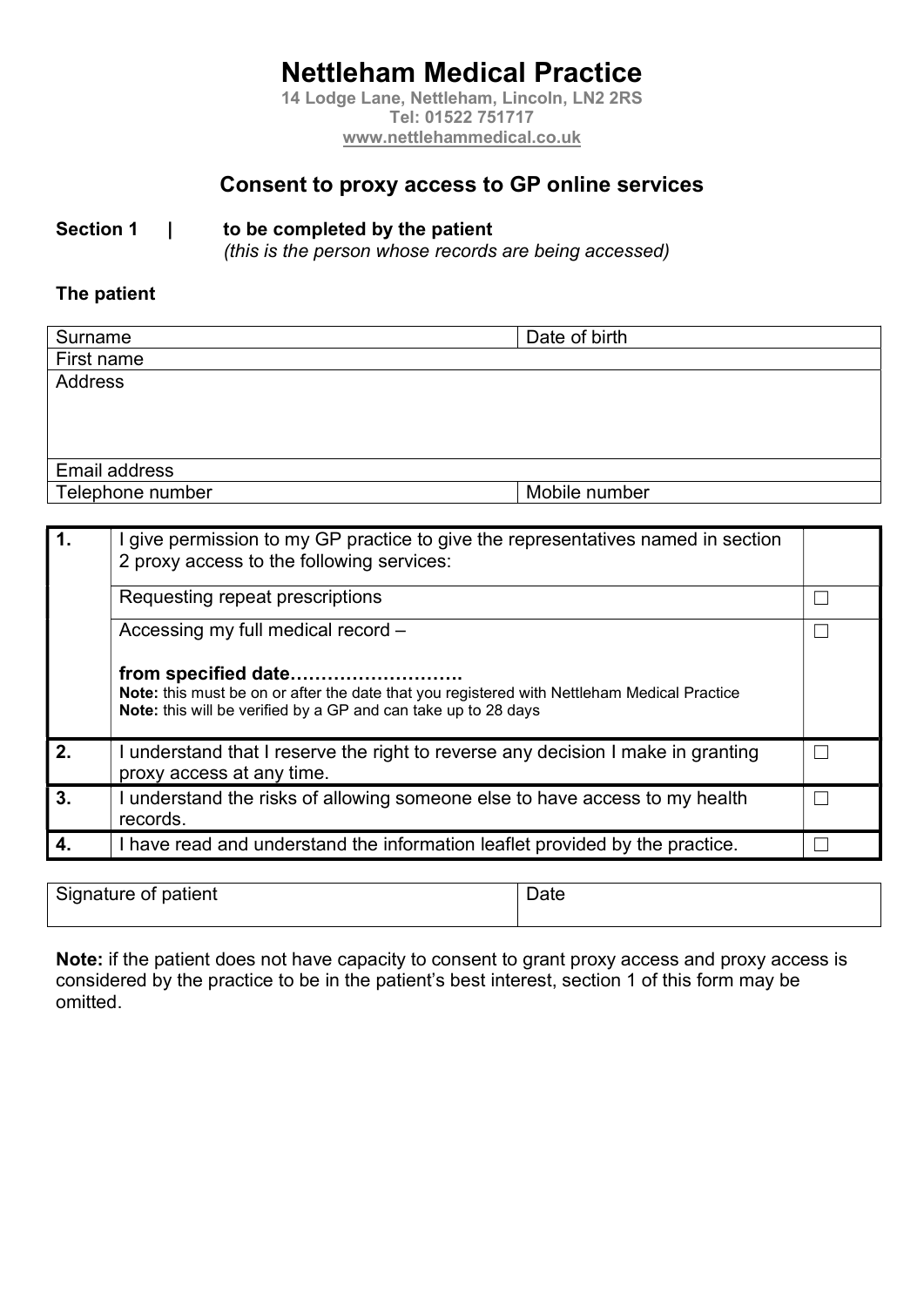## Section 2 | to be completed by the representative/s

(these are the people seeking proxy access to the patient's online service)

## The representatives

| Surname             | Surname                    |
|---------------------|----------------------------|
| First name          | First name                 |
| Date of birth       | Date of birth              |
| <b>Address</b>      | <b>Address</b>             |
|                     |                            |
|                     |                            |
|                     |                            |
| Postcode            | Postcode                   |
| Email               | Email                      |
| Telephone number    | Telephone number           |
| Mobile number       | Mobile number              |
| Relation to patient | <b>Relation to patient</b> |

| H            |
|--------------|
|              |
| $\mathsf{L}$ |
| $\mathbf{I}$ |
| $\mathsf{L}$ |
| П            |
|              |

| Signature/s of representative(s) | Date/s |
|----------------------------------|--------|
|                                  |        |
|                                  |        |